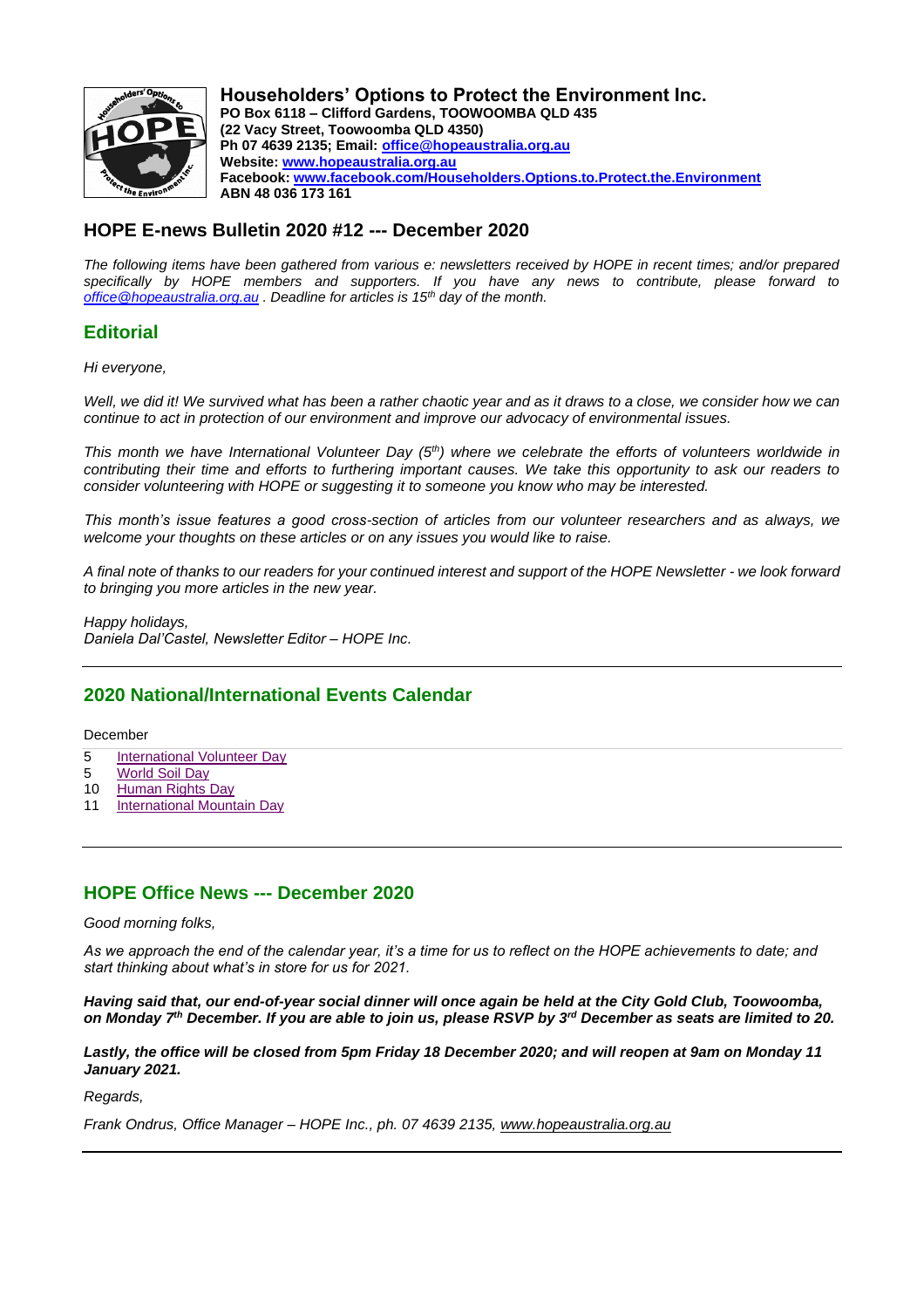## **HOPE's call for more Volunteers!**

More **active** volunteers – both local and remote (i.e. online) – are required to help us maintain our level of activity. Volunteers are needed to help with projects, events and display activities, as well as general admin duties and media/publications, work. We invite members and supporters to step up and volunteer some time and talents to help share the workload. Current vacancies include: Researchers; Media Officers; and Publications Team members.

Please contact the office on 07 4639 2135 or email [office@hopeaustralia.org.au](about:blank) to offer your assistance.

A fair portion of the above work would ideally be done by locals (i.e. in the Toowoomba area) because the HOPE office is in Toowoomba. However, quite a bit of the literature review, research, media and publications activity can be done via email. If you have a little bit of time to help us in any way, then contact the HOPE office on email [office@hopeaustralia.org.au](about:blank) or phone (07) 4639 2135.

#### **Current volunteer positions available are:**

- Researchers required to review and comment on a range of discussion papers, policy documents and reports provided by government departments, business and industry organisations and NGOs.
- Media Officers required to write media releases, event notices, date claimers and design promotional flyers/posters for projects, campaigns, events and activities
- Publications Team members required to write information articles for our newsletter; website summaries; and assist with the development of PowerPoint presentations and information sheets
- Website Content Maintenance Assistant required to perform weekly updates and routine maintenance as provided by Office Manager

## **Benefits of volunteering**

Volunteering is of great benefit to the community. It also benefits you personally in a range of ways:

- Gain work experience and develop new skills Boost your career prospects. Update your resume with a whole new skill set.
- Make new friendships and connections Meet like-minded people. Create professional networks.
- Enjoy new social & cultural experiences be immersed in all kinds of environments, people and causes.
- Be a part of your community Discover, connect, make an impact and have fun.
- Enjoy better physical and mental health Studies show volunteering makes us healthier and happier.
- Develop personally and build confidence Expand yourself. Enjoy a sense of achievement and fulfilment.
- Act on your values Try something new. Follow your passions and interests.
- Step out of your comfort zone Challenge yourself in a supportive environment.
- Stand up for what matters Be inspired and be an inspiration.
- Make a difference The feel-good factor of supporting Queensland communities.

Enjoy the benefits of being a volunteer today!

To volunteer with us, please visit [www.hopeaustralia.org.au/membership/volunteer-form](http://www.hopeaustralia.org.au/membership/volunteer-form)



With Christmas fast approaching many of us are thinking about what presents we want to buy our family and friends for Christmas.



What we spend considerably less time thinking about is whether the person actually needs the item we want to buy for them.

Instead of wasting earthly (and financial!) resources on a new plastic thing-y that looks pretty and does nothing, consider putting some love and effort into your gifts and bake something yummy!

Cookies, muffins, slices, pie, or fudge are awesome edible gifts that everyone loves.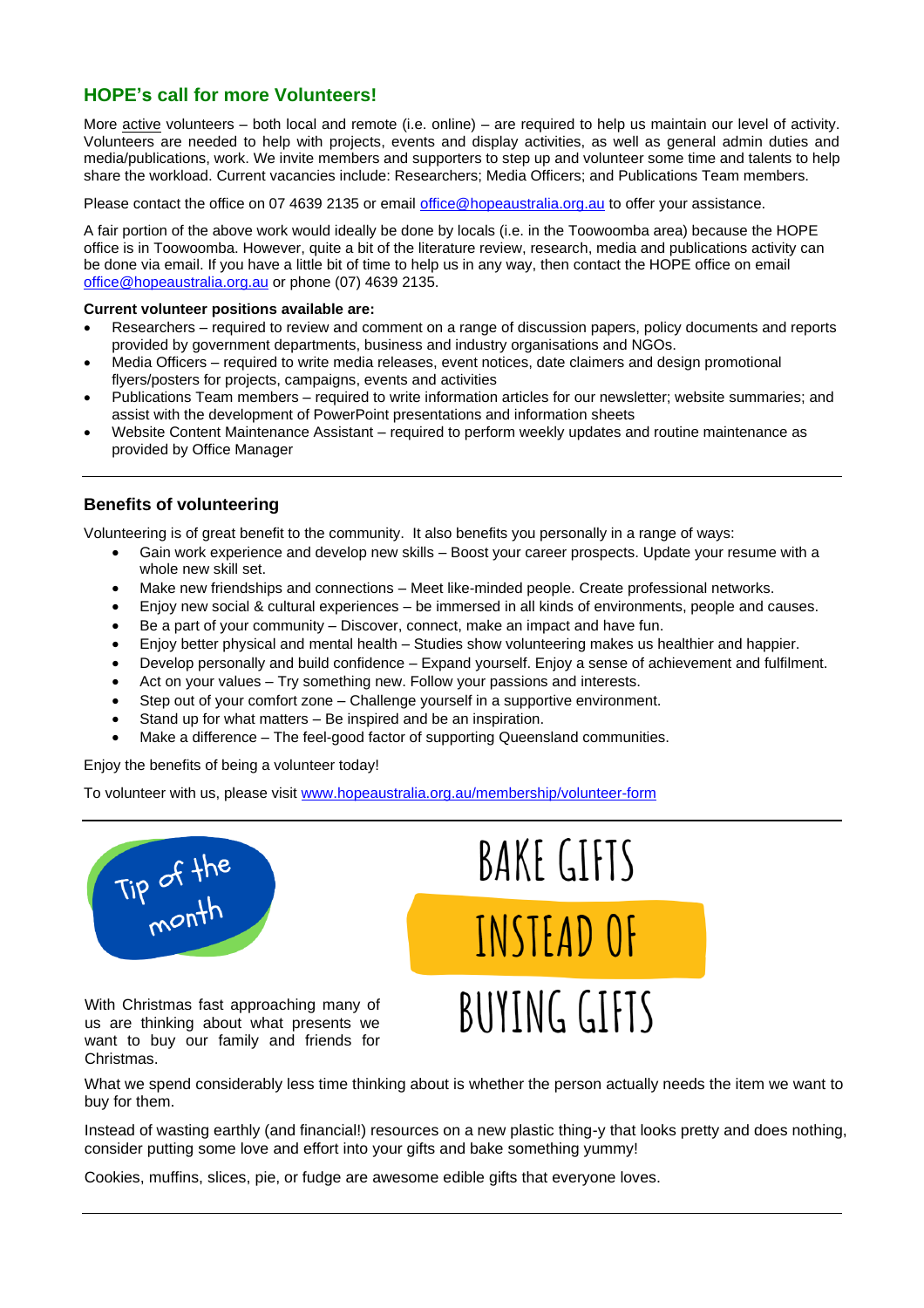## **Feature Articles**

#### **Fifty percent of our natural environment is the sky**

By Marnie Ogg, Director - Australasian Dark Sky Alliance [\(www.australasiandarkskyalliance.org\)](http://www.australasiandarkskyalliance.org/)

Have you ever gazed at the night sky and wondered where we came from? Why we are here, and if we're alone in the universe? I can almost guarantee you said yes.

For tens of thousands of years, humans have looked up to the night sky. Our ancestors saw patterns in the stars, used dark patches to create animals and knew intimately where the *wandering stars,* or planets, would be the next night. Unless it was cloudy, this was a bog standard, ordinary night of entertainment.

It is now, extraordinary. Something so rare, most will never experience it.

Bit by bit, we've removed ourselves from our night sky heritage to such a degree that we have almost no contact with it. Do *you* know what phase of the moon we're at now?

The endangered pygmy possum does. So do microbats, giant dragons, heath monitor lizards and logger head turtles. The light and dark cycle is their trigger to maintain their survival activities. Add one streetlight, one billboard, one upwardly lit palm tree, and this is disrupted.

That bright light outside your bedroom window may annoy you, but consider this, nocturnal animals don't have block out blinds or sleep masks.

Increasingly scientists are understanding just how detrimental artificial light at night really is. With links to [pollination](about:blank)  [reduction, cancers](about:blank) and [sleep disorders](about:blank) in humans, and low [reproduction rates](about:blank) in species, ecologists, biologists, neurologists are joining astronomers in the call to policy-makers to drastically reduce light pollution. Artificial light at night is one of the most common and fastest growing types of environmental pollution, increasing at 6% per year globally, and identified as a key threat to biodiversity.

Australia's First Dark Sky Park was designated by the [International Dark-Sky Association](about:blank) in 2015. Now there are three in Australia and a number of other communities raising interest in how they can help preserve the environment day *and* night. Places that are designated as Dark Sky Friendly, commit to good lighting principles that mean you consider when and how you use light – not that you have to live in the dark.

What is most rewarding about creating a dark sky friendly places is that it is remarkably easy to do, everyone can do it and the results are instantaneous. One person can significantly change the environment.

So, what does 'good lighting' mean and how can you help?



These six Best Practice Lighting principles have been written for industry, and developers, but are just as applicable in your own backyard or home environment.

Just like limiting your plastic usage, it requires just a little bit of thought and a small commitment to preserve our night-time environment. Next time ask yourself "Do I really need this light on now, or can I make the switch?"

*The [Australasian Dark Sky Alliance](about:blank) is a not for profit, volunteer led, charity committed to educating the community and policy makers about light pollution. Join us as a membership or make a donation to help leave a legacy of the night.*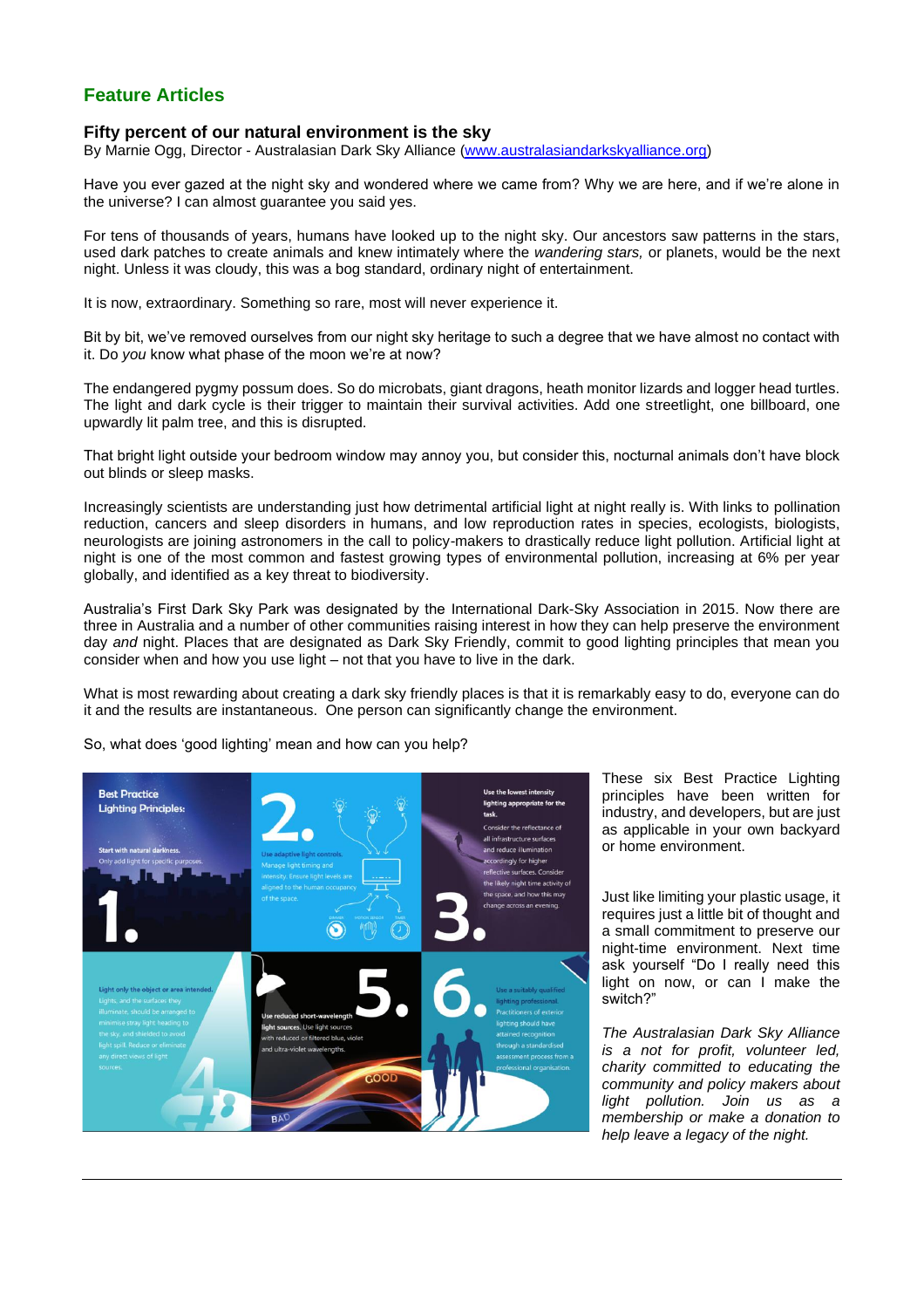## **National News**



#### [www.youthfoodmovement.org.au](http://www.youthfoodmovement.org.au/)

By Sofija Belajcic - HOPE researcher NSW

#### **Main Aims**

Youth Food Movement Australia (YFM) is a national, volunteer-led organisation whose main purpose is to help young people develop skills, knowledge and experience around food. YFM empowers young peoples to take what they've learnt and apply it in their own lives, by creating a food system that works for them and fits around their lives. YFM aims to fill in the gaps in our 'food literacy.' In other words, YFM runs food education programs to teach people about where their food comes from, how its grown, and how to cook it. Ultimately, by arming the youth with food knowledge, YFM connects them with the land and young people come to better understand the challenges farmers are facing.



## **Major Achievements:**

#### The Pocket Power Map

This initiative produced by the YFM with the support of the City of Sydney lets consumers find environmentally friendly food businesses. Users may navigate the map and click on the icons to find local businesses in their area.

#### Upstart

Upstart is a leadership program which gives young people the opportunity to co-create real-world community food projects. It lays the foundation for young people to change the world of food and agriculture and make a meaningful contribution to Australia's food future. The Upstart program consists of a Bootcamp, a project development night, online training, group-organised learning opportunities and handson experience in project design and delivery.

#### Give Food Waste the Flip

In 2018, YFM launched an initiative to reduce food waste. During the five-week program participants received a food waste reducing mission in their email inbox, along with tips from Australia's best chefs on how to use food waste in a creative way.

#### **Current Projects/Campaigns:**

#### Cookluck Club

The Cookluck Club is a get-together designed to teach people to use whatever ingredients they have in their fridges to cook up a tasty meal. Instead of the usual get-together where everyone brings a plate of food, for the Cookluck Club everyone brings their own ingredients to cook a meal together. Sign up and you'll receive guidance on how to organise a Cookluck Club, advice on prepping and what to cook, and other cooking tips.

#### **SpoonLed**

SpoonLed is a social workshop which runs for one day and is designed to teach young people to use their food waste in creative new ways. The workshop combines food saving tips with leadership skills and sets the path for young people to live more sustainably.

To find out more about Youth Food Movement Australia, follow them o[n Facebook](about:blank) at @YFMAustralia. Also, don't forget to [subscribe to YFM](about:blank) at [www.youthfoodmovement.org.au](http://www.youthfoodmovement.org.au/) so you can receive all the latest news and events.

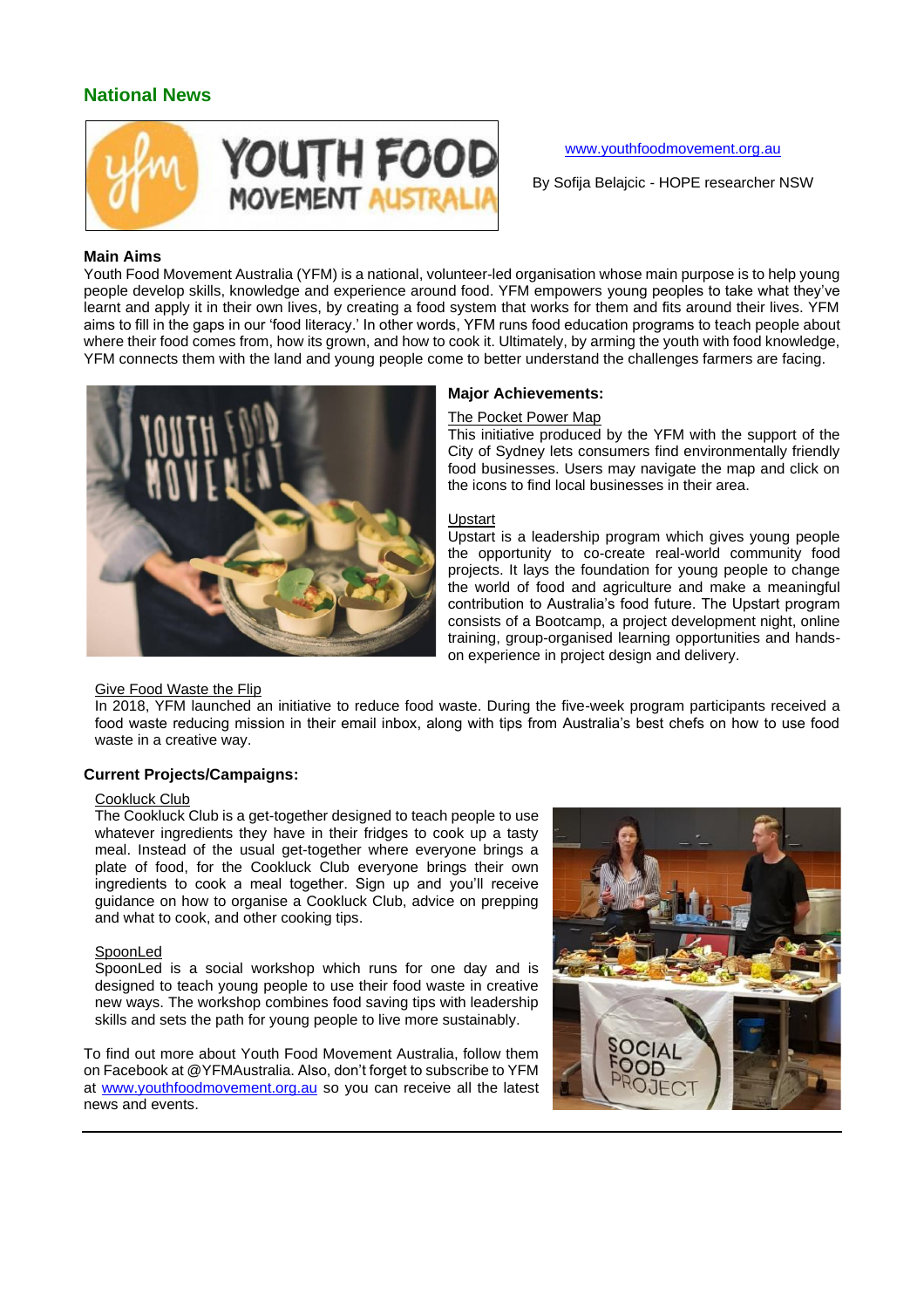# **ICIMOD**

The **International Centre for Integrated Mountain Development (ICIMOD)** is a regional intergovernmental learning and knowledge sharing center that develops and shares research, information, and innovations to empower people in the eight regional member countries of the Hindu Kush Himalayas: Afghanistan,

Bangladesh, Bhutan, China, India, Myanmar, Nepal, and Pakistan. ICIMOD with headquarters in Lalitpur, Nepal is an independent organization governed by a Board of Governors consisting of one representative from each of the eight regional member countries, and funded by some 15 countries and donor organizations.

It was established in 1983 to address problems of economic and environmental development in the Hindu Kush-Himalayas (HKH). The center provides a regional platform where experts, planners, policy makers, and practitioners can exchange ideas and<br>perspectives towards the achievement of achievement of sustainable mountain development. It facilitates knowledge exchange across the region, helps customize international knowledge and tailor it to the region's needs, and bring regional issues to the global stage. It works with the vision of men, women, and children of the Hindu Kush Himalaya enjoy improved well-being in a healthy mountain environment. Its mission is to enable sustainable and resilient mountain development for improved and equitable livelihoods through knowledge and regional cooperation.



The research team surveying Rikha Samba Glacier with GPR in 2015. Source: ICIMOD website

Being accountable to the mission and vision, the organization's work is guided by seven strategic results which help to measure progress toward realizing strategic framework:

- **Widespread adoption of innovations developed by ICIMOD and partners to adapt to change leading to positive impacts for women, men, and children ---** Work along with partners to develop and test new approaches to address change and build resilience, and base this on reliable and well-documented analyses.
- **Substantial advances in the generation and use of relevant data, knowledge, and analysis ---** Use and share of data and information by communities, government agencies, practitioners, and scientists.



Engineers from equipment manufacturers Thermo Fisher Scientific India trained 16 men and women from partner agencies in Nepal and Bhutan to operate, maintain, troubleshoot, and calibrate instruments in air quality stations.

•**Significant advances made in approaches and knowledge that promote gender equality and inclusive development ---** Adopt a rights-based approach for equitable human development and gender equality and seek to contribute towards closing structural inequalities by promoting social inclusion and gender justice across all sections of society.

**Significantly developed human and institutional capacity ---** Work to enhance greater human and institutional capacity to upscale positive change in the areas of expertise.

•**Policies and practices considerably influenced by the work of ICIMOD and its partners** Enhance the interface between science-based evidence, policy and practice and seek to positively influence policies and practices across the HKH.

• **Enhanced regional cooperation related to sustainable mountain development ---** Foster regional cooperation by contributing to cross-border technical collaboration and by promoting policies and plans that bring countries together, for example, on regional flood warning systems or biodiversity corridors. Facilitate the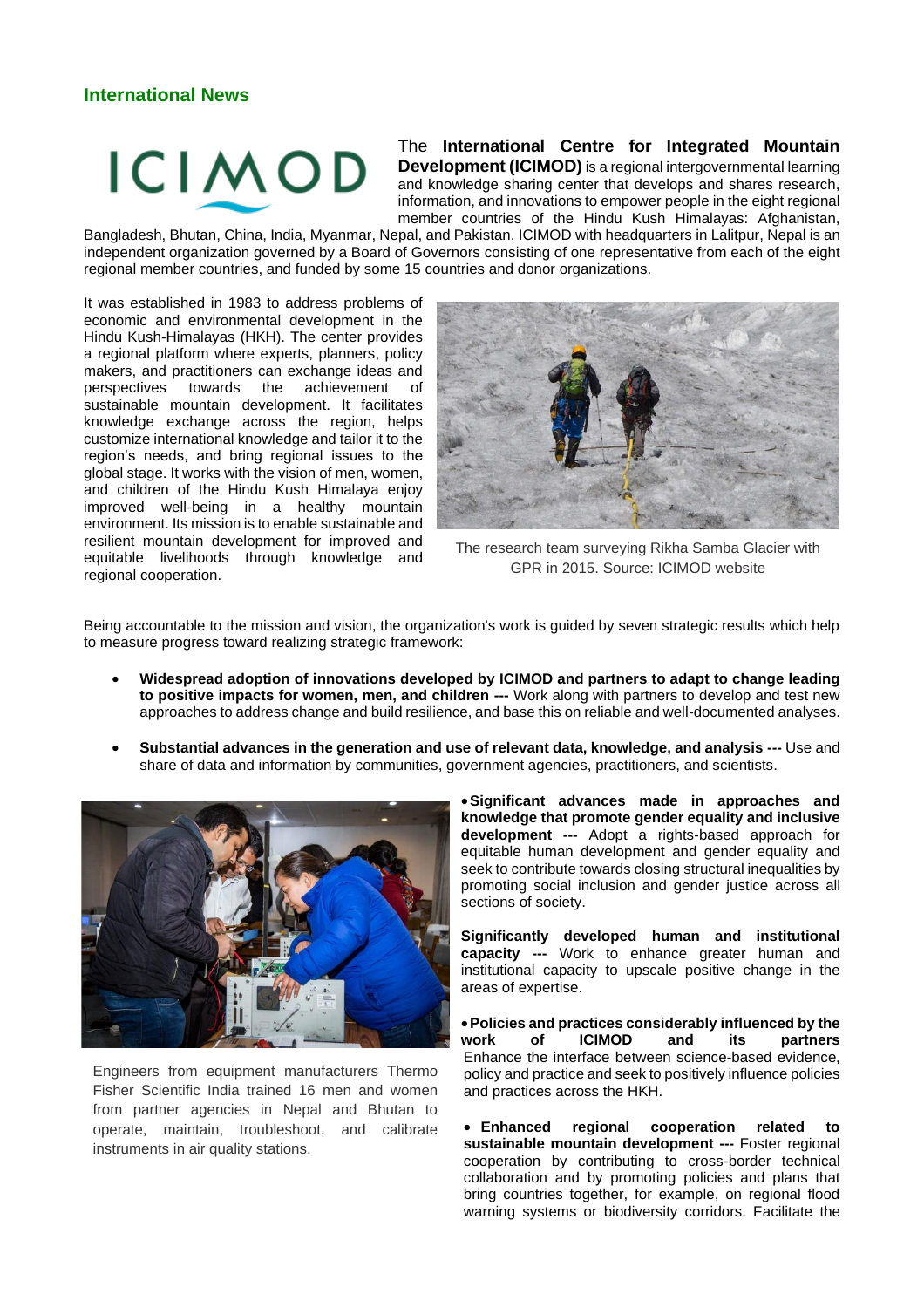establishment and continuation of collaborative programs among the countries and promote greater awareness among downstream populations of the services they receive from mountain areas, and the need to value and compensate for these services.

• **Global recognition of the importance of mountains and the need for more global resources made available to mountain people to ensure improved and resilient livelihoods and ecosystems ---** Promote the mountain agenda in global policy arenas and work with bodies such as the IPCC, UNFCCC, CBD, the Ramsar Convention, and UN organizations and processes.

ICIMOD believes in a future where the region's mountain people can experience enhanced livelihoods, equity, and social and environmental security; where they can adapt to climate, environmental, and socioeconomic change; and where future generations of mountain and downstream populations can enjoy the benefits and opportunities afforded by the region's natural endowment. It foresees a future in which the role of the HKH as the water tower for close to two billion people, as a cultural and spiritual hub, as the home of global biodiversity hotspots, as a significant ecological buffer zone, and as a source of resources and services for mountain and lowland people is upheld, valued, and recognized globally and regionally. The activities range greatly from hands-on research and piloting of solutions, to policy implementation with governments, to mountain advocacy on the global stage.



Hon. Minister Ram Bir Manandhar, State Minister for Urban Development, of Nepal inaugurating the conference on solid waste management. Source: ICIMOD website.

The efforts over more than three and a half decades have allowed to develop expertise and a foundation of work across themes critically important to the HKH mountain agenda - ecosystems services, geospatial solutions, livelihoods, and water and air. With one foot in research and one foot in development, ICIMOD is an organization unlike any other which works towards sustaining resources, enhancing livelihoods and valuing culture across the HKH. It is an intergovernmental institution which shares knowledge, facilitate and deliver positive impacts on the lives of those in the HKH through regional programs and initiatives. It protects the pulse of the planet through various work approaches.



Complex geographies within the HKH benefit from leveraging the power of Earth observation and geo-spatial technologies. Source: ICIMOD website.

The organization work to influence and advance policy, create knowledge, share information, raise awareness, connect the landscape, embrace diversity. With a vast array of partners, the work is organized in form of Regional Programmes. Each in their own way, the six programmes integrate knowledge, orient research into use, and deliver impacts across essential to sustainable mountain development in the HKH and the planet. The Regional Programmes build on ICIMOD's deep history of engagement are formulated to deliver strategic results; promote transboundary cooperation; meet capacity-building needs in the region; and support long-term testing, piloting, and monitoring of innovative approaches.

Six programmes include: Adaptation and Resilience Building, Transboundary Landscape, River Basins and Cryosphere, Atmosphere, Mountain Environment Regional Information Systems, Mountain Knowledge and Action Networks. With a deep history of work across a broad range of issues enabling sustainable development in the complex environment of the HKH, the center have been protecting the pulse for over three decades.

Different fields of issues on which the organization work and is successful include: Disaster Risk Reduction, climate change and hydrological modelling, air, snow and glaciers, ecosystems, tourism, migration, water resource management, urban water issues, scaling up and scaling out, spring and solar pumps, shifting cultivation, pastoralism and agro-pastoralism, resilience, governance, wetlands, rangelands, biodiversity, forests, remote sensing and GIS, community based flood early warning systems, snow, permafrost, glaciers, glacial lake outburst flood, air quality, clean energy access, water, gender, mountain livelihoods, climate change, and agriculture.

More information on the organization and its current works can be found at [www.icimod.org](http://www.icimod.org/)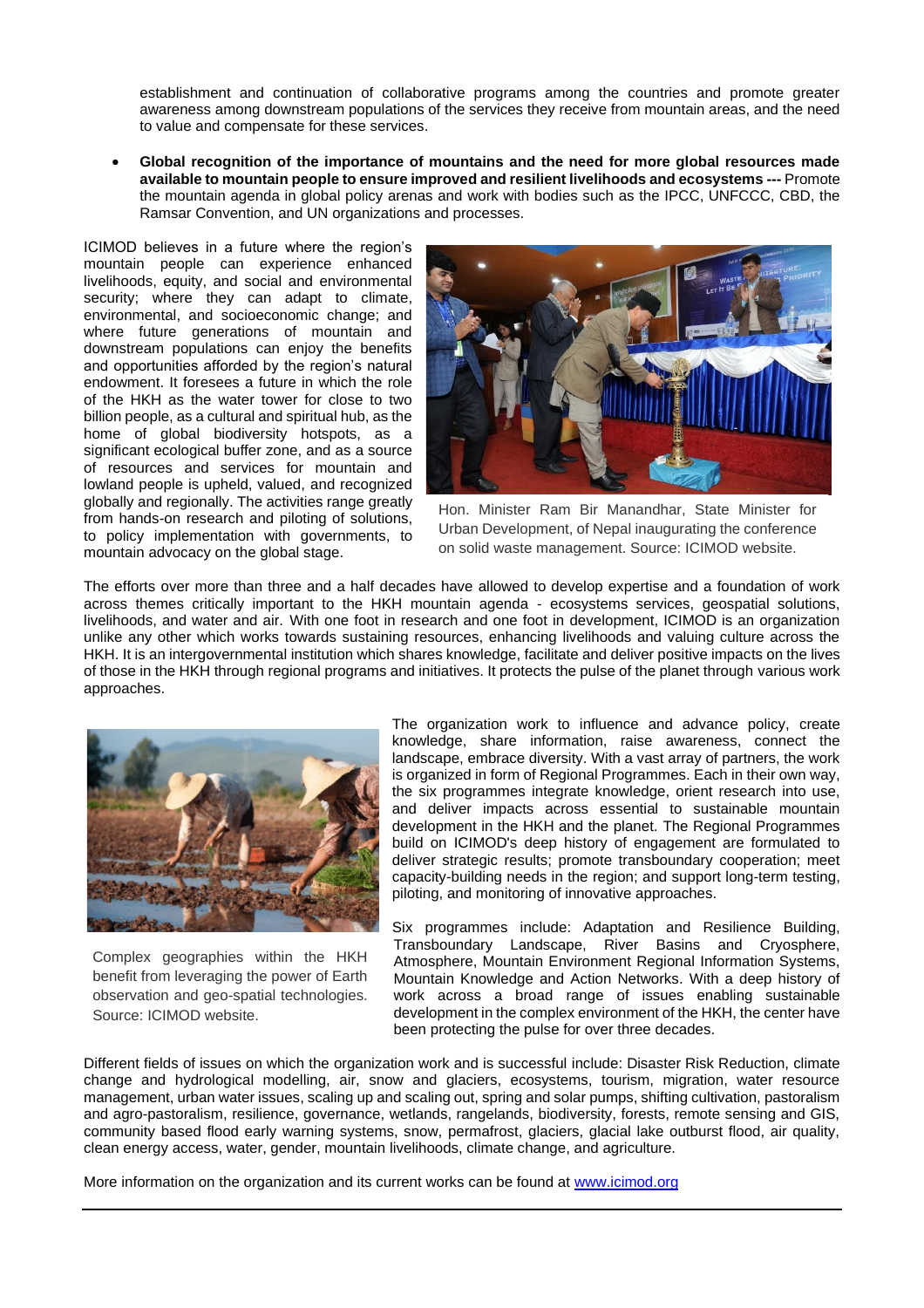## **GREAT TRANSITION INITIATIVE** TOWARD A TRANSFORMATIVE VISION AND PRAXIS

The Great Transition Initiative [\(www.greattransition.org\)](http://www.greattransition.org/) is an online forum of ideas and an international network for the critical exploration of concepts, strategies, and visions for a transition to a future of enriched lives, human solidarity, and a resilient biosphere. By enhancing scholarly discourse and public awareness of possibilities arising from converging social, economic, and environmental crises, and by fostering a broad network of thinkers and doers, it aims to contribute to a new praxis for global transformation.

Correspondingly, GTI maintains a cosmopolitan outlook that is attuned to critical questions of scale and the ways nested systems operate across global, regional, and local levels. It gives voice to diverse contributors motivated by both ethical and pragmatic concerns about the need for revised ways of thinking, learning, acting, and being. It aims to deepen understanding of values and cultural dimensions of global change, along with social, economic, political, and scientific aspects of a Great Transition.



#### **Journey of an Idea**

GTI's roots extend back a quarter century to the early discourse on the meaning and implications of sustainable development. Then, as now, sustainability's abstract call for a just and enduring mode of development found broad adherence, but little consensus on specific goals and strategies. Views have broadly fallen into two distinct approaches: reform and transformation.

The reform strategy relies on market adjustments and policy measures to hasten the deployment of green technology and the reduction of poverty. Critics of this mainstream approach find it inadequate for the task, as it treats the symptoms of unsustainability instead of the underlying disease. They fear it will be unable to overcome powerful countervailing forces: the growth imperative of conventional development, the resistance of vested interests, and a spreading consumerist culture. Advocates of a transformational strategy thus seek deeper cultural shifts, a new sustainability paradigm to drive and guide development.



In 1995, prompted by these concerns, Gilberto Gallopín and Paul Raskin convened the Global Scenario Group (GSG), an international and interdisciplinary body for illuminating the requirements for a transition to sustainability. Under the organizational aegis of the Tellus Institute and the Stockholm Environment Institute, and with support from diverse foundations and United Nations agencies, the GSG conducted a series of studies and simulations to illuminate global challenges and possibilities. It summarized its insights in the valedictory 2002 essay *[Great](about:blank)  [Transition: The Promise and Lure of the](about:blank)  [Times Ahead](about:blank)*, which set a broad historical, conceptual, and strategic framework for contemplating the global future.

The time had come to engage a far larger group in clarifying the meaning of a Great Transition and moving from ideas to ideas-in-action. Therefore, in 2003, the Global Scenario Group segued into a new effort: the Great Transition Initiative. GTI became a worldwide network of hundreds of engaged thinkers and thinking activists, supported by a coordinating unit at Tellus, which provided a forum for enriching the scenarios, sharpening the theory of change, and spreading awareness.

In 2014, the Tellus Institute reimagined and relaunched GTI, seeking to extend its reach and influence. In its new phase, GTI serves as a formal journal of Great Transition studies, offering a rolling series of essays, viewpoints, reviews, and interviews. The GT Network continues to expand and diversify as a forum for engaged thinkers and thinking activists to advance together toward a vision and praxis for a decent planetary civilization. The journey continues.